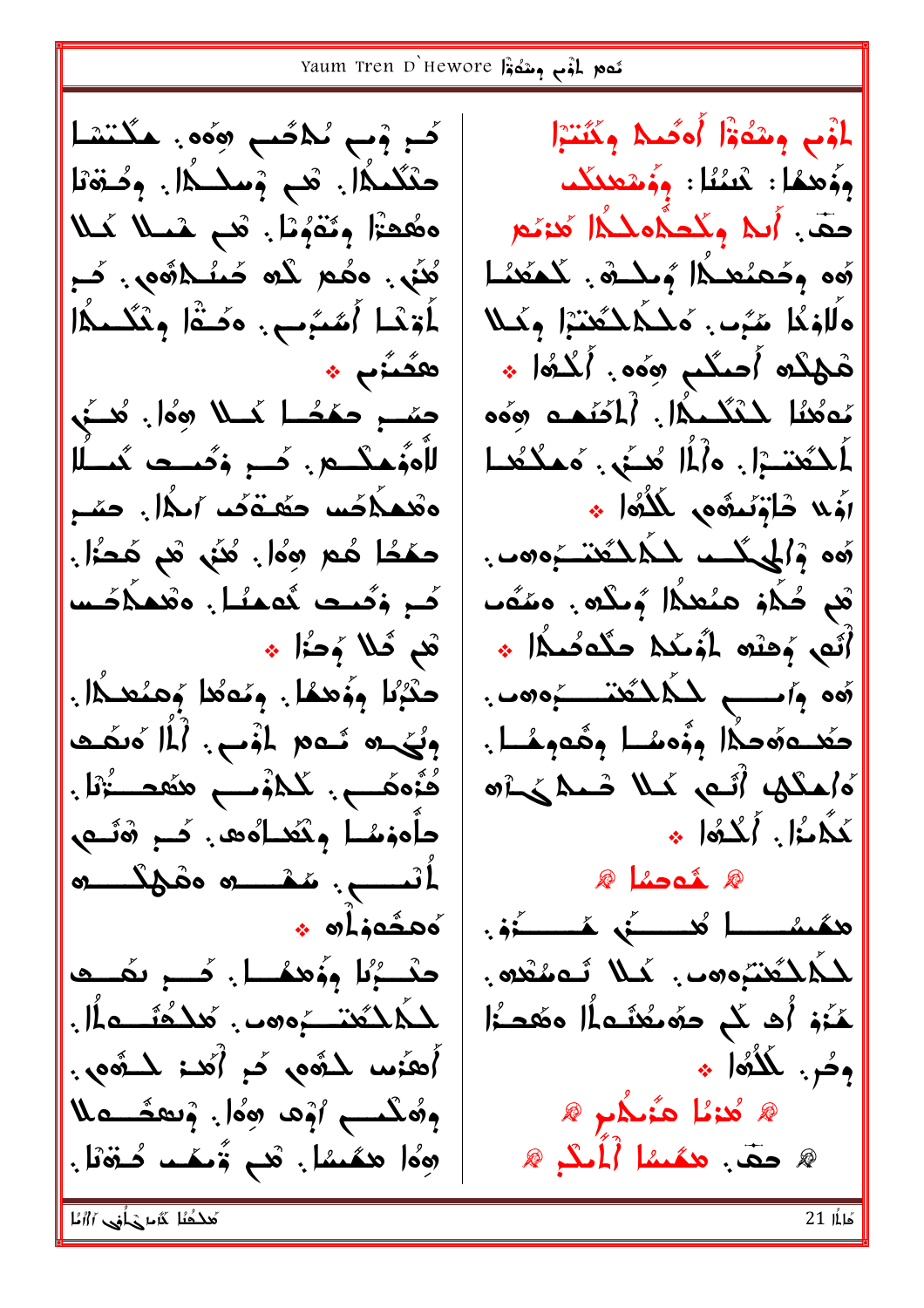ەتكىخلا قىلا ئەقىلاشى \* بُودُّا. هُوهُكُنْدُهُم مُعْجَسُب حَرْهِهُا وِمُوهُنَا. ݣُسُعًا بَعْدِ  $\bullet$   $\bullet$   $\bullet$   $\bullet$ ه تم مُکم ه مُاتَّبُوهِ . وَصُنُّو وَوْا وَصَـٰراً. حصيب أن قَادْفِعَكُمْ وَحَفْظٍ. حُــودَهَا وَهَلَــُـا فَــلا مَتْـا. َهَحَكَبِأَا وِضْمَا أَوْكُنْـاً، هِضْرِ هُٰذِب مِضْرِحَ مِنْهُ . أَهْمٍ مَضْمٍ الْمَهْمَلَاهُ وُوصُرُّل لِمَحْدَبِ وَعَفِّصَهِ كَمِلًا لحْمَلاً. وِمْتُو وِحْمَوْمًا الْمَلْكُمْلِي هُجُر العبيل حَيْمَهُه وِتُمِيْعًا. كَنْتُمْ قُومَيْنَا ۞ شـەھ كَــلا قْتَفْــلْ مِقْهَــقَهُــز. 2 Loci 2 ەتمىلەُە كەھەسىل ۋىمەئىە كَعْمَا مِمْمِ كَمْخُا. أَقْتُ وَهُ ـ هُـُـُوصُلْ لِـدُّسِعُبِرِ \* للهزار هُوَمُا هُنَسُعُنُا وُسْعِيلَكُمْ لَكِرْوَمٍ لْمُؤْمِنُا وِضْهِ يُقْدَى حَزْهَهَا وِسَعِ حقّ اللّ حُرْمُا واللّ كَلاَحُدْلَا حَمْحًا. مُـُدَّد ذُومُـا وِهُومُـا. للفَعْمَا والمُكْفِنَــوْوِب. كَــو كُونُه)ا أُهدَٰس لِلثُومِ \* ولَعْلَاهُ هِ . هُ مَعْلَمْلُكُم مِهْ مَهْ مَعْلِمَ A Loj, ló A سَـٰٓ;ٓءُ المُحْكَمَ الْمَحْمَدَ صَـٰٓءَ لَلْأَـٰهُ ا  $\mathbb{R}$   $\vec{ca}$ .  $\vec{a}\vec{a}$ هزُهُهُمِ وَ حَنُعًا هَعَلًّا \* عديمان دُاووَعِكُم وَحَكَمًانَ وَمَحَرَأُهُ وَصُحَ أهبء مكتشبا لمحُنَّوهُب لا حنَّدهُــا وَمَــو حَمْدُـاً. مَــدُّفَ معُملاً وه كُمْ. ݣَلَّا تْمُعَلَّا وْه منسمة بهتمره كمهمش موهك لُرُوُهُا . وِهَيْكُدُهِ فَوَقَا وَنَتَوُوْنَا هُ الْمَسْلَاَوُوْهِ . هُ حَسَبِهُ أَلْا الْحَسْنَة ەھُڪَبْعِ رەمْم سَبْ. مِرُّە ھُـنْھ \* Kwczal لك مع المعنان السلاء في الله علم من الله علم الله عليه الله عليه الله عليه الله عليه الله عليه الله حَمَٰہُكُمْ ہِمَّے حَمَّصًا ِ. نشْنَاهُ كَلْكُرْمِها \* لْتَهْتَمْنَا وَهَلاَقْاً. رُبِّ هُجَنَّوه **& مَع مُکَم ،** 

فلأأأ تهأخ بمقر المفكعة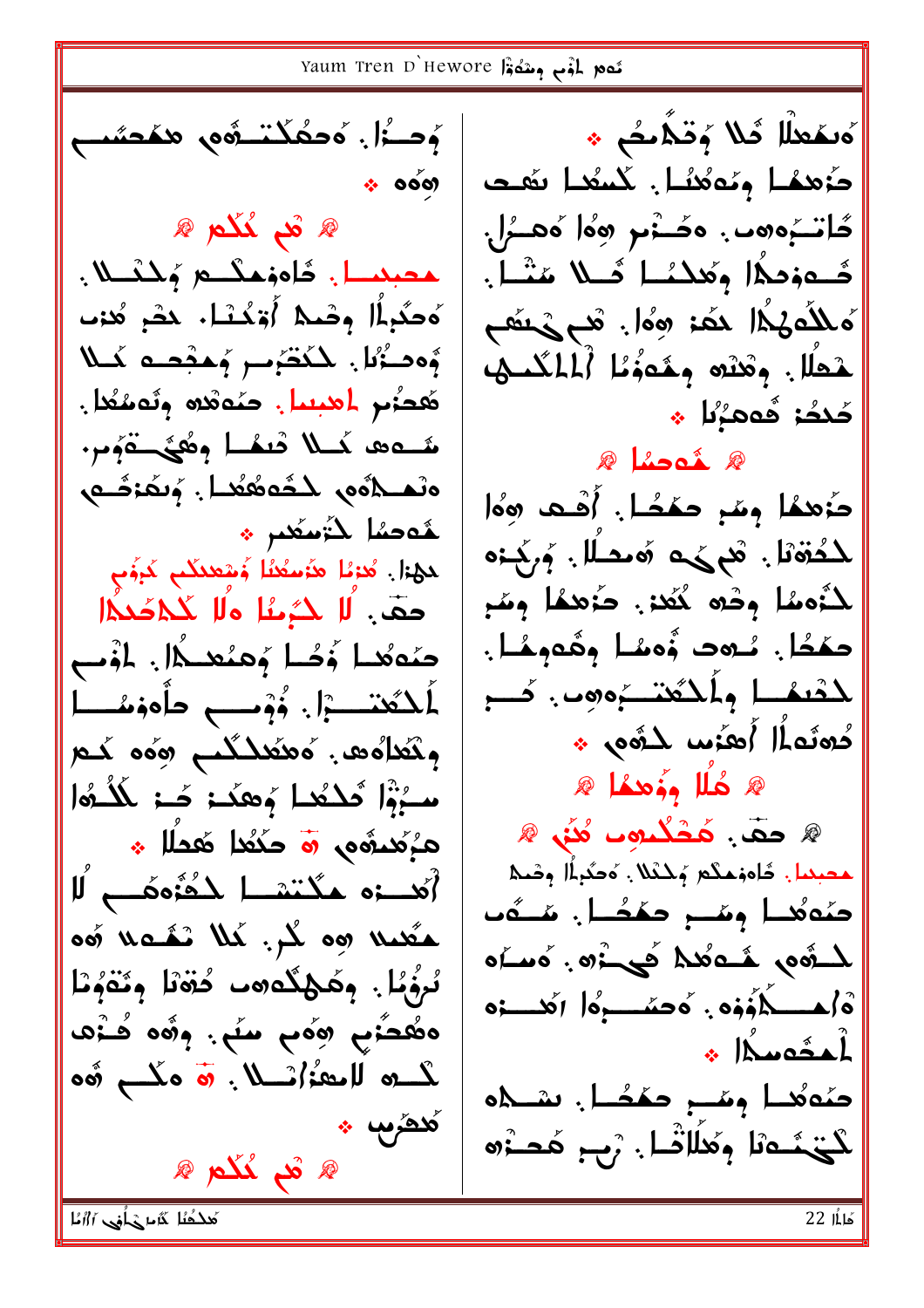## raum Tren D'Hewore la parties

َفْعَكْــوها أَمَدُّفْ كَلّــع ومُسْتَدِّال وحُعكَبِسُا مَحْداً لا إِنْمَعْنَـــمِ. لْمُصْدِ أَبْلَاصُـزَالَمْ. بْعَـــ وَالْمَسْدَأَ هدُّوب: {. وَهُجَمَّــمَا كَعْمُبِمْــا. مُعمَلَا أَسْنَا لِمُكَلِّمِ لَا يَحْمَى \* جەنىم كالمەھ ھەزىلىلىكى هُلَا. وِكَنْتَرَا. وَهُحَكْنُهُ كَكَرْأَس كَلَّكُمْ كَتَسْتَخْتُلْ. كَمُوصِّدُه وُنَّسَتَ هُم هُوهُا وَهُشَا هُـتَـٰهَا وَهمُـــم لَاهمُـــتْل ممُعُنــــم لَمَـــمناظ سَفْسَمْ مَدْيَا مَعْسَمَ مُعصمًا لَمْ مَنْسُم مُتَمَّا \*  $\mathscr{R}$  is  $\Omega$ مُعصَّل لهُوه هُلُل. وْأَهْدَ هُنَى حُمْعَٰذَبَّاهِ . هَكُلْمُ وُاصْلاً هَيْجِمْب ەلگا ۋەب م*ىنىلى لا أ*ۆگىلەھ كَعْسُـٰه لا وتَعَوُّلُمْـــٰكُلُّهُ أَلْمُوْسَـٰدٍ ەڭگىگى كېيەملىك مۇھە ئېشىسا لمُكْلِمِ \* @ حُثُه)ُ| وهُذب مُنصُّ**ه**ت @ مُدَمَّا وُسْعَدَكُم مَكْرَوُم حُرَّا وحَٰهئَعدَاه هَءْهُهَ لِلْكَرِءَاهِ شَيْ هُنْدَهَاًا. هُت خُهْ هُنئًا هَٰلُهُ: نَكْبُرُه خَمْنُعَلَّانِ هُذِب لْمُتّْنَــد نُــدْهُمْ وَلَمْتُنْسَم لِمُعْسَمِ محلاه الأولاد الفكمة

حصحب إن أتصبر ومؤهد شەقئىۋىم ەككتىم قئىر ذُهكَــــــهُ اللَّــــــدُ اللَّهَـــدُوا اللَّـــدُوا اللَّـــدُوا اللَّهَ لْلاَهَقْعُمِ ضَـٰماً مُّبُـٰاً. صَـٰٰ0هُما إِسْتُمْا. قَعِ مُـ2أَا مِمْلَـ3ْمُـمِـ\$ا ة وفي ام أكث \* المبسا. كم هُمْ وَوْا حَرْبِهَا وَوَسَعْدَمٍ وَكُمْ كَيْتَهَا مُحَكِّنَهُ لْم حَزْهِحُتَنِمُهُم. حَصَّرِ بُهِجَنُا لْمُتَنَبِّبٍ. هَ/هَهُ| أَنَّـْعٍ. كَــُهُ٥ هُەمُدا وقب مُعْبِنُـر ۞ هُ اُنُبــس )ئم<br>ا هئي. مَ مُم مُنَى هَم مَصَرًا. مَعَ الْمَسْتَمْعِ مِعْصَفَتِينَ مِمَّةً مِنْ مَثْنَةً إِنَّهُمْ مِنْ قَلِّي. ضُبِرٍ هُجًا مُعمَّدَ لَحَمَّتَـٰٓءٍٳ. ه اُهُـــم اُنَــم شَــرٍكَـــم ــمـُــما  $\overline{9}$   $\overline{22}$ حُجَّوْ أَوْتَجَحْمَهِ فَالْمَعْمَدُا وَكَتَبْرَا. 7 أُسِرٍ وَهَٰذَهُـهِ أَصُلَ كَــلاً هَنْـَا قَ مَنْشَمَ مُدْمًا لَمَلاً وُسْلَمُوْتَ \* حَٰزَىٰطًا أَمِي لِمُعْنَاةً مُوَهَّدَةٍ مِنْ أَنْ َهَ مِ نُعْجَمُا ۖ وَسَعَلَا هُجَم مُثَا \* 2 Loci 2 مْعِ مُلْمِ مَمْرُهَا لِمُلْمِ مُلْعَبٍ أَهْبٍ.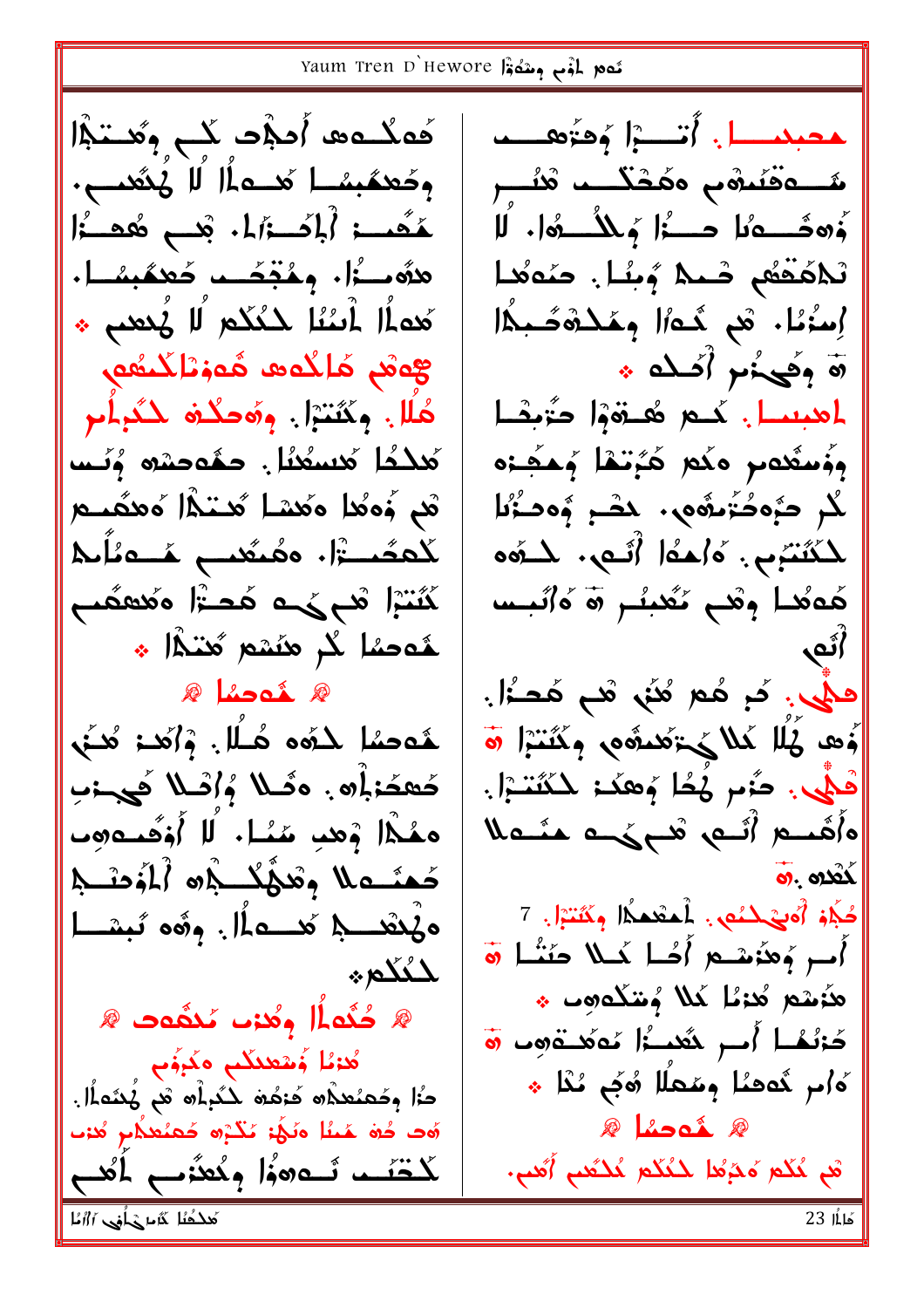#### Yaum Tren D'Hewore ligate pail pai

لحُمحسُا مأمَمُ الْأَمُسُوا تَحْمَلُوا مُحَكِّبُ فَعَفِمُنَا . هُءَمَمًا لَكُمْ \* حَــِهُمُا مُوهُــا وَمَــو حَفَجُــاً. المُعْتَبِ مَن كَوْحُا. وُهِ أَ ثَلا يُلا رْأُوْمِقُومِ. هُمْكُعْدَ اوْ دْآۆنىۋەي. ھەمئاڭر ھ  $\mathcal{R}$   $\Delta \Delta \mathcal{R}$ مككل ومَنْبِ صْةِمَا. هَاوَلا هَنْسًا حَكَفَ:أَا. أَهْدُا هَنْب ُەھلاكىر ھكَتىر ەڭتًا مِعْتَمْدَمُو. ه هُ**مثا مُرمُنا مِلَّلْنَا** هِ **& حقٌّ. هُوهُنَّا هِ** هَفَف نَشَأ مْعِ رَبِّ هَدْ: أمر وْاهِكُاصُــز. مَعْصُــزم لَكَيْــوْدُ وألمُعْتَبْهُا ثَمِسْقَعِهِ وَحَزَاءٍ حَعَدَهِ رەمە ئىلگىم ەئىملىگ كەسۇسە. ەئىعدە ۋەھى كەمگە ئامسارە تَـــومُـقَعِدِهِ . وَكَلِّكُمْ مِـــمٍ لِمَكْتَنَـــتِهِ ا بَعْث هِوَا جَاْمُؤْسُلُ وَيَتَعَبَّلُوهُ . مَكْتُبَ وَهُمْ يَحْسُنُوهِ حَفَتْهُ الْمُ وُمِلْمُ وَمِنْ وَمَنْ وَمُ وَمُسْتَوْمًا  $\therefore$   $\cos \omega \leq \triangle$ 

صَلَّاذُا مَحِنْكُمْ. وَهُمُا فَعُمُكُمْ مَحْصَـمِ هُدَمُـا صَـٰهِ هَـٰ مَلْهُمــمِ : لمؤمكم ولمثلا فاعدا أفكاوه وَاسْتَدَاْمِيْهِ مِيَاسَةٍ وَمِنْكُمْ وَادْخُلْهِ وهُكْسِم مُحْشَلًا قُلْسَةً وِفُعَكْتَةً وْهِدَا مُحْكَمْدًا أُوْحُا نَعْوَهَا. كَمْ بضر احقتني لثألثه الثغتمي كُرُّەمُـا . هَـٰذُرُّەمْنْـا ۖ حَكْرًا ۚ مِـأَهُــمِ ذُهِ مِثْنَهُ الْمُجَمَّدُ فَيْ الْمُجْمَعِينَ مِنْ الْمُجْمَعَةُ هَعَنَـــامِهِ مُ نَــْـــم مُحَـــمه \* Krai حُنَّا لَمُع، ومُعْدِه نَصَّا لَمَعْمَا هَهُووُا هَكَلا نَمُّمْتَوَا. أَلَّا هَدُّهَلَلا وَهِدَهُ سِنَ وَهِلْلِ مَكْتَفَعِيهِ أَلِ لَيْ بَعْ ذُهشه هُحِنْزُنَه بِمُحِم لِمَعْمَلٍ. وال رجًا وتَنصَّع خَصْصًا وصَحْوَةُ حَمْعَاهَا مُ الْمُومِ. وَٱللَّا وَهُومِ ٱلْكُلْمَ مُصَّس وَاوَمُ! لِمُحَقَّوْمَ! وَقَلْلُ \* ه منْدُرُا مِلْكُمَّا هِ ه حقّ **، مُاَّا** هُ وَه هُ كعمَسْا مِكْلًا حَتَكَــمُلْ! مكتكبشا حُمَال مكشف. ثَامُد:

محلاً مُعلِّفًا مَعَلَّمَ الْأَمَّا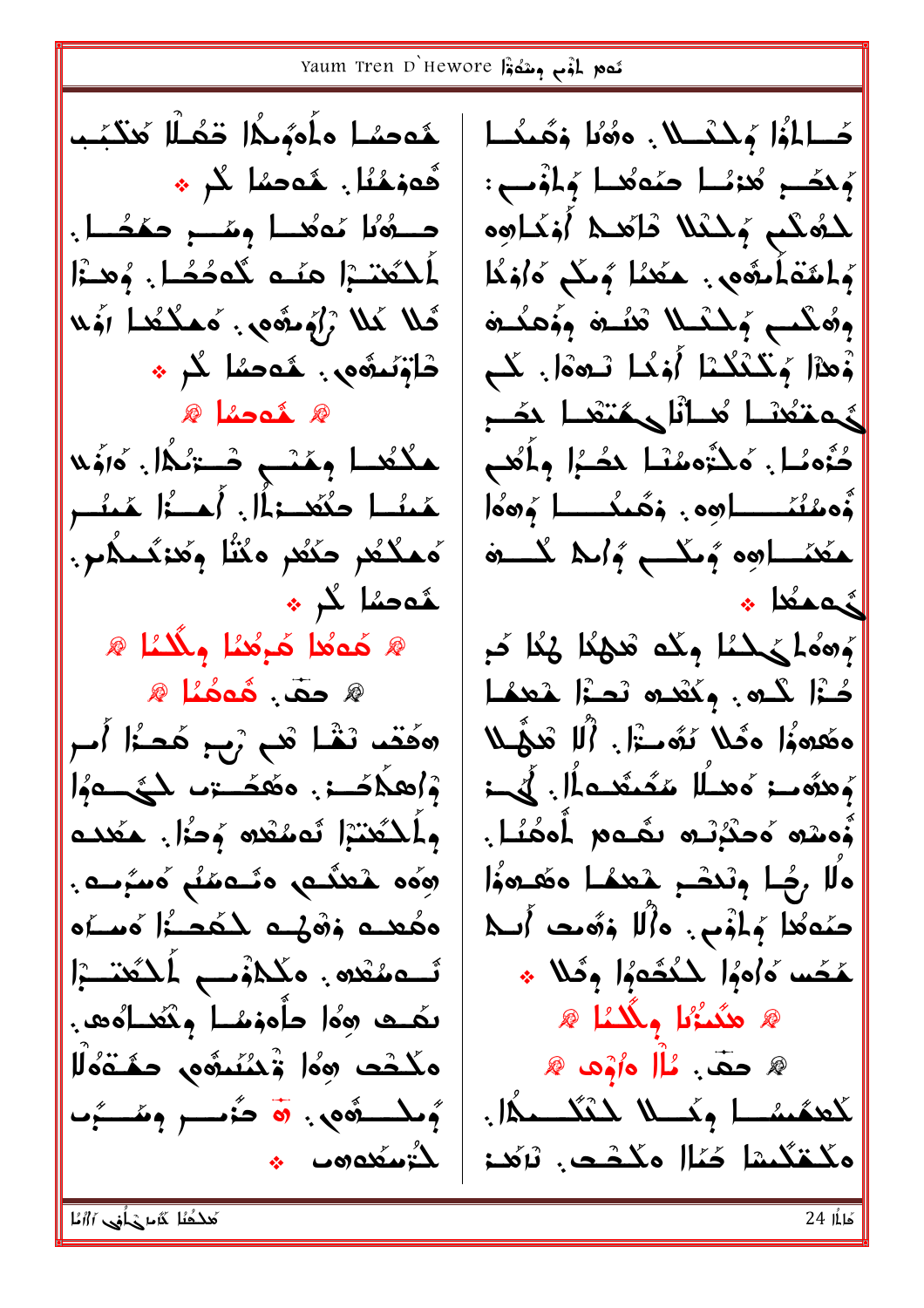## raum Tren D'Hewore la parties

هُم حَكَمٍ وُسَمَّمٍ أُوَيْحِيَّا. وُهِ نَعُم» وقداهنْ! تَروُبْه!. ەھُڪْرَب هِهُم وصُنْوَمَ للصُّدَّامُ اللَّهُ . وقَصَّ كَـــوْمَا ٱلْمَدْيَـــا كَــمُعُكْــا . وْهَا لمُكْلَّا مُــتْمُعْمِ. ثُعَّبِي بُوْتَعَــر حُمْنُه لا. هُ اُهْ نَشْأَ هُنِّي شَامِبٍ ئَـــەمْنْعَدە . ئەدْنُـــا أَىـكَمـــر أە كَحِنًا. قب تُعْلَّا قُمْكَ وِكْبَر ؙڡڵڵڵم ؞ هُعِده مُتَمَلَّا مَنْ مِنْ الْمُتَمَّ مَعَةً. ەَحْقْرَبُهِمْ يُـْدَّةُ سَفَّرٍ غَمْصًا. فالملكك أوكما صَاعُه الله. ەدگەنۋا ئىرە ھەرە ۋاھگاملىھ دأه أقسمه لمؤلمك, وهُمصطل أَرِ بِيَــــَوَبِ وَلَا أَهِكَامَكَــــدُّومِ مُحزِّ/وه هڏههُما. مَكْعَانَـةهم لَّعُمْدُمْ مِنْسَا كَبِّ سَارَهِ مِنْعَمَّلَا فْقَــــم: هَمُّوْـــــد هِهُ هَعْــُـــا لمُعْلَفُكُمْ وَ. هُ أَهْدَه لَمْدُ لَكُمْ أَلْمَ ومُحْدَّنَہُــــو مُــــــما ﴿ وَلَهُ مِــــو ەلللگىسە قىس كىلگىن ئەسساھ

2 Lock 2 لْمَكْنُوْطْ مَكْسَحْزُه أَهْدْ هُنِّي . وهُكُب آوْھ روهُا وِنْسُمْ سِكْتُ حمَّەحسًا نْفَهىلا ھُم مُحـُّزًا. أُسر وُأَهْنَاهُم وِنْظًا سَابٍ هِنْقَلَهُ». هُم حُزْنُواْ وُالْمُلْهُدُ هُمْلُ وَهُا وْحُنُنْمَــوُهِ . وَحَكْمَعُــا وِحَــوْمِ ەمَـــــەد كـــــوّە (كالِّفـــــكام كْبِكْتْمُومْ. ق. ۋاھكۈمگەۋەب  $\div$   $\alpha \hat{\bullet} \circ \hat{\bullet} \bullet$ مَعِنْهُمَا . حَقَّ هُوم فَوَلَدُوه لْمُدَّ. اُحدُّمُ الْمُعَمَّدُ الْمُحَمَّدُ مِنْ الْمُحَمَّدُ تُعْفُرُو. لِلْكُلْكُتْبُوْهِ مِمْنُوْمُ كَبْلًا alado : هُقب، هُ٥هُـمــ، قب مُصــُزَا. ەڭقگىشا ھَڪُ;ە ئەشقلە. بُرە مَكْتَسْا قْبِ بِمَعْدِهِ هُنْدِ. هَدُهُدُ الْهُهُمُ مِهْمَ هِ مَعْهُمَا . ەسەە ئىكۋا ەھْھەبۇا بۇنقىھ وَقَلا سَرِ هُمِم لَكْمِكُوْ. وَهُقَصَم صَرْمُـرُل مَكَــْـمُواْ مِمْحَدَّىــوَّمِ هُڪُوَ. تُوسُعُدُه وِتَعَلَّٰہُ لَللَّٰہُ ﴾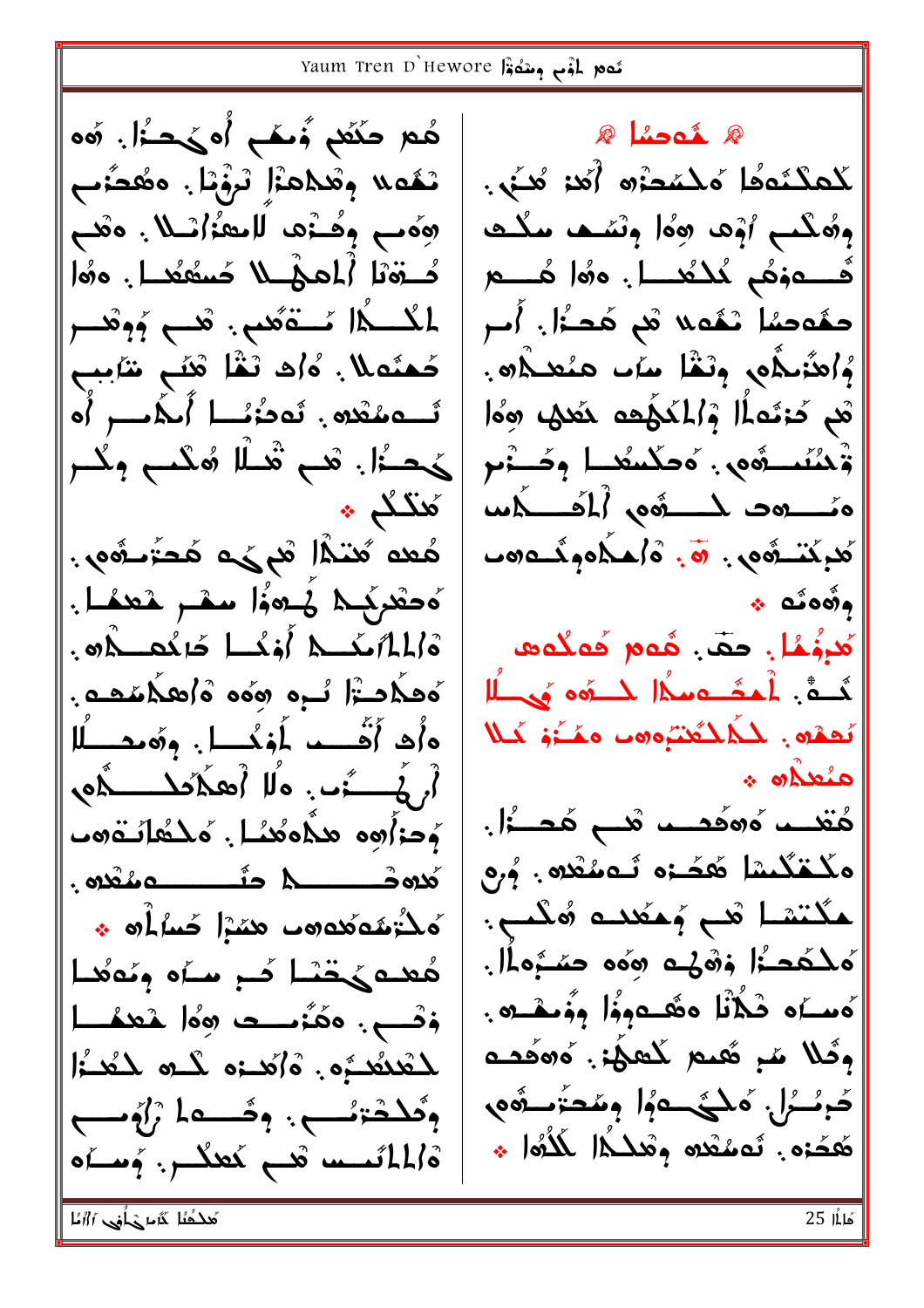هُعبه أمدُه مهْتُد و الْمَالِ. هَمُحد هِ مَهْ مَمْ الله عَمْلاً مَ مَوْلَهُ . هُ∕د كَفَسِه كَكُسُوَٰلاً ووْحِفْساً. بَعْبُ وَأَصَلًا مُسْءًا هَءُهُدُوهِ . لَّفُوْتِ وَثَاكِدٍ لِمَدْوَى الْمَثَلِ وَكُلُّلًا أُمِ وَادْرَه بِمُثَلَّدٍ حَفَظَى مَعْدُوب كَابَ غُفْذُهُونَ. وَشَوْداً لِلْخُمْدِهِ  $\Rightarrow$   $\cos \theta$ هُوهُمْ رُسْمَهُ فِي أَسْمَعِ مُعَانًا . ەضْمْ كَتْتَحْدُ لَذُوسًا كَرَسْمًا. ەَحَاْھَتْھُە ِ بَھْسَ ہِمُا ۖ مَٰٓ ِ اُھُدۡ . هَڪَد همَهڪ زُهسُا هُرُسُا. هُ﴾ لِإِنْمُبِ سَؤْسَةٍ . اَحْدَمُبِ لَا نَعِكُاحِقُوں ﴾ [الْغُل لَمان مِعْوِنَ . تَدەەُم أَسُبَّى ەصَّلا مِالصَّوْم هَاالْمُدُّى لَكْلاَوْلُا. نَـْ30\$ أَقْعَــٰٓزَا هُمْ أَهْمَٰهُمْ ﴾ حُرَّا وحَٰهئَعدَاه فَرْهُهَ لِلَّكِرِلَهِ ثَمْ يُحْتَمَاً!. هُدَ خُهْ عَبْنًا هَيْمُ: يَكْبُرُه جَمَنُعَكُمْ هُذِب كَمِلاً وَيَكْمِسُ: «وَهُ إِمْسَاعَةٌ وَهُمَا لْمِ هُـودُ إِستُرُا. حَمْوكُم

وَهِيْسِدْ وَٱلْمَاءُ أَوْ مُعَمُّدٍ . مُعطَمُوب مُنهُمِكُمْهِ. هُوَهُمِت وهِ لمُعْسَلُه لَا. مَحْسُنُوا وَهِ لِمَشْمَلَا كُصِبُّو أُومُسُلْ. وَلِكُما السَّرِ ـأەد ئىركىشى \* هُعْدَ قَسْبًا وَهَقَفَ الْمُؤْمَلَام ەقْلا مْسَاە ھُڪْنا لْمَلْكُعْنَـْ إِ. لِلْعَبُّا مَع مَلْمُعْصَ مِلْعَدُومِ . ەكىر ھكەكئىس سكىلىك رەۋە كىر أُهَّني. ومُحم لمْه صَـٰه هَنْكُمْ. حفَّەحسًا هُم هُجيُّا. هَكْدَافُ) اُلمسَّاب. کُب «هُم هُم هُمسُّاً. هْ الْمَحْكَمَدِ مُحَلٍّ مَحْكَمَ حَاْوَمْسًا : ەۋالمۇيە كېرىكال مكىنگال. هُــم هُــّى حقْربُــه لَمَــُقْــْ: . وِيْعِبُوْا ۚ هُم وَوِضْيَا هَلْنُعَفَا ﴾ أُمِ وِهُوْهِ هُدَلُدُهُ مَ أَهْدَ وَهُــم كُلّْنِي مَكْلاَفُحَكْمْ: أَلْمُسْآَفٍ. كَسْعِ أَوْكَمَا أَسُبُّومِ وَاللَّهُ مَنْ الْمَسْمَلِ وَاللَّهِ مَ هكللكسى. سَمْسِهِ هَمسُلاسِهِ. هَمْا وْأَهْدْ لِمُوْمٍ. هَمْا لِحْمَمِ وُّسَعَيْــــــــه لَلْ أَوِسَكَـــــــمِ . أَمَّا إِمَّا أَحفُم هُعْلاَمُك \*

تَعْلَمُنَا يَهْدُ الْمُسْتَمَاءَ الْمُسْتَمَاءَ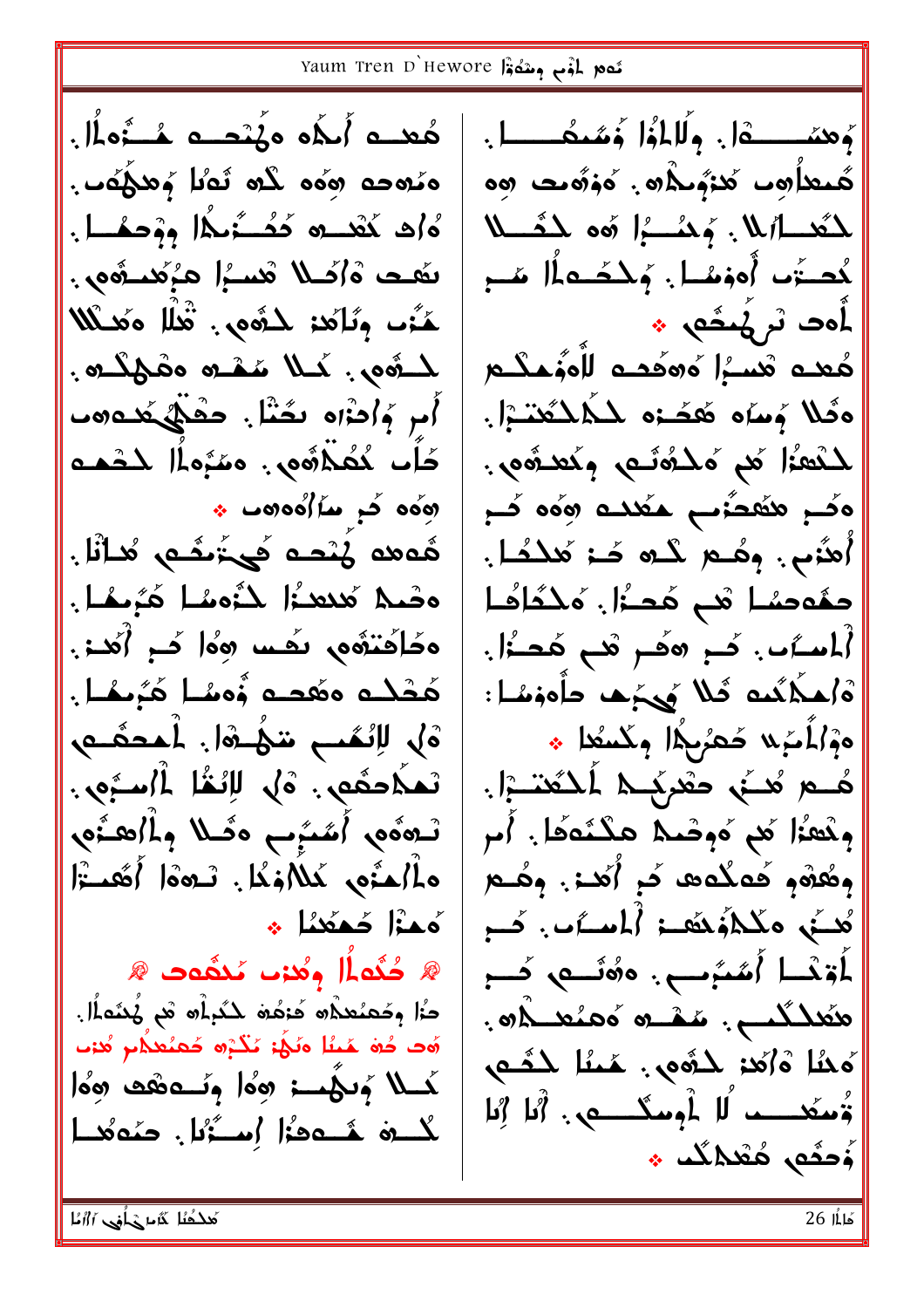**وه مُلاَعْتُمِي مَلْلُـوُا مِصْلا \* & هُومُنا ہُلوُب ہِلْاُمُا &** ه حقّ و مَكَّن لمُكْبِلُو هُ حَمْعَهُا مِمَّحِ حَمْدًا. فَحِ أَوْثَا ەھْــەدْ:ا ەكـــةَا أَسُبَّىـــى «ەَە وِمْكُماْ وِإِوَّالَ. ثُمّ هَما لَمَا لَم كُلْتُو. رُبِع وُسَكَلْمَاهِ وَلَمِلْكُمْ وَلَ نُعِنُدُمْ . وَنُدَحّْدُ كُعِنُّوهِ . وَسْلَــدَأَا وَثَقَهُمْ \* سْــــهُ مـــــــوُهِ أُتـــــــوُه، ەقپكىمەم مەھقىم ئوقققىسىم هَخَالُبِ هَهَدَمْبِ لِمَكْعَلِ كَـهُ٤. ەلمەُ ھَلْمُیۡكَا ۚ. ہٖۡعَنۡم ۞ كَمِلًا تَسْمَعْتُوهِ. حُسْنَة حَسْسًا مِقَةُهُدُاهِ هَٰذَهِ \* كَعِزْفُهُا: حَقٌّ: أَلْمَٰهُكُمْ وَهُو مُكْتَوْدًا ئَةَ. لَمْ مُهْضًا ضُوْ لَمُلْهُلَ. صَهُمُا مُعاهَداً وتُعطَّعُوا \* حنُّىه لمُنْسِ ہُھـُڑھ شُاْ. سَفَـر رەكما كېڭ ئېر ۋىلىقىدە . اىكى وَتَوَّسُتَ لَمُتَعَلِّمَا وَتَوَوُّسًا رَوْيَجِب لْمُكْلَى هَجَكْمَةٍ وَلَمْوَسِعِ وَالْمَاءِ. لِمَنْكُما مَكْسُلا إِوَّآا هَصْرِ مُنَيْ

بَمِلْهُمِ لَا ٱلْمُلَامَٰ ۚ لَا يَمِسْأَلَمَ هُمَـٰٓ . َهُ‰ا فَمَعُـا ثَعرَبُــِـهِ مَثُــا أُمــر وَهَمَمِ لَمُده وَ أَوْهِ وَاللَّهُ مَعْلَمَ أَوْهِ وَاللَّهُ ُرِّهِۥؙٓٳ مُهمُّط ہُلوٰٓہ ٭ َهَنْكُمْ وَهَمُا لَمْمُا وَهَنَا لَمُنْتَارِ للغكل واستعده والمأخل أدعنا رْج أَمْعُعُدَا . هِ أَهْ الْمُمَنَّمِ لَكْـ فَهُ للْمَوْسُلُ هُ الْمَاسِي سَـٰ كُــٰكُمْ شَــْ. وَّههُم مَنْ اللَّهُ مِنْ اللَّهُ مِنْ اللَّهُ مِنْ اللَّهُ مِنْ اللَّهُ مِنْ اللَّهَ ڪُومُ**ا ۽** أَحْقَقُوا فِي الْمُحَرَّبِ تَغْـا هَصَـٰۃِٮ عنُعـدًا لَمُكَـدُو هِمْكُمُواْ أَدَوْهُهُمْ هَعْلُكُمْ لَمِعْهِ ئەملە . ەساە مۇسى لىدە . ەكىر كعقِّمها ومْبِيَ كَمَ مَدْ: سامىھە كَاكْل مْكْلاْهْم أَشْلَ ألمحكم فأوضل وكثو أتما حصَّــــهزدهَا ومُـــــــه ت ــــــهُمى . وهَجَة وهُنَّم لِلْعَصُرُ مِكْتَسَا وللكب وكعدقور وهُدم لمده. ەكر ھڭلىكا ئىگىى ەۋشىگىس هُم صُنُدْهُوم. وْأَهْدُه لْمُوْمِ مِلْهِ أَتَيْبِ وَقَيْلُكَ. ݣَالْمُدْهِ وْالْمَا

المُأَا رِجَاحَ لَهُمْ الْمُعَامَّةِ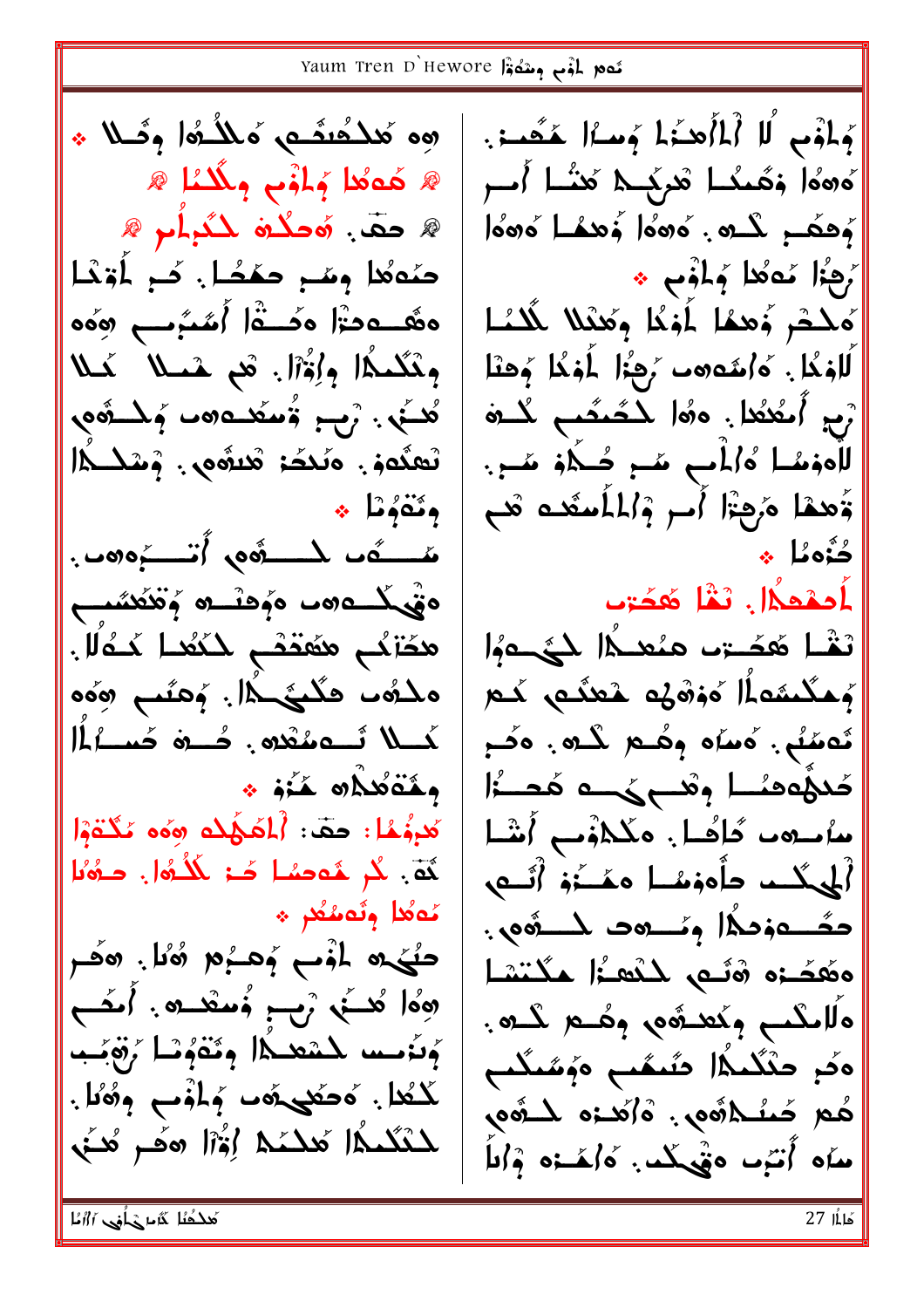كُتُو ݣَمْكُمْشَا. وِقْلًا قْدْوْمْ وِكْلُّه لْمَاكْــــمِدَّەبِ. تُعصَّـــمِدْو وَلَا ُفَكَــٰـٰهَا). ٥ضَكَاؤُنَــِ (26 وَمُـٰا مِنْـَمِّصُـٰـَـا مَعَمْمَا لِمَعْنَا. فَكَامَ مَمْتَ حُاتَبْسِتُومِ وَاسِرٍ رَجُسٍ وَوَمِسًا ئۆھتۇە . كىنەقسا ەتىكى شا سَتَمِعٍ . ولَاحُترْا لِكِتَبَا نَعْتُمِ \* حنَّــهم لمزَّىــ وَهــرُم وُمُل هَــ كُتّْوَيْمَا هُجْدَيْدًا لَهُ رَوْءًا. وَجَامَيْهَا لْمَمْحَكِمُهُا خُصَبَهُ. هُكُم مَتَـٰلاً وهُكَـــز أَىـــــــمْ . ەصَمْأَوْمــــــع وُهُمَا ومُعْمَلًا لَمُعَنَّسًا مِعَالًا وَأَمَد: ومَعنَده هُكُم ومَلكُمْ لَحُق وسُاحَد إِمَّا وَهَٰٰٓكُمُوا إِمَّا. كَتْخَطْأَ وَتَعُمْلَ يُحِدُّدُ. ضَعِنُـهِ مَنْ أَمَدُّلُ  $\bullet$   $\sim$   $\sim$   $\sim$   $\sim$ حنَّــــــهم لمُوْـــــــم حــــدُّا حُذُه مُـــــا . كَنْمُعُكُمْ هُرَبْهِكُمْ هَنُسًا. وهُصُمْ مْكْتْمَا مِأْسْلَامْا بِ مَؤْهِدًا مَرْجِعًا ەئەم لمۇم. ەئىمە ھەلمۇئا بَلْكَمُوْمِيْهِمْ وَمَعْصَفِهِمْ مَنْزَمِنُكُمْ بِمَنْكُمْكُمْ بِمَنْكُمْ إِذًا وَمَعااً ونَعِمْكِا لَمُكْمَا دَمَنْهَا ەُامعُعُدا . لَلْمُمَا وَعَنْدَلا سْمُوَصَا .

رْبِ لَمَكْتَبْ إِ. وْتَعِبِ سَمْعُوْمِ ىغَىـأَا أَنَّــْمِ. حَنْصر لِهُـا مُحكَّـدْ أَنُّهِ . مَكْكُمْ الْمُكُمْ مَعْنُوهِ . حَنَّىٰ الْهُم هوَ لِلصَّلِّهِ لَمَثْلُ هُ صَفْـــدا وُهُ مَــْدَ مـــدُّا وَهُ ا حنُّكَـــــه الْمُــــــم هُمُا ومُــــمُعمّ. حنَّىٰ۔ ٥ حَنَّدُ حَمَّا حَــَٰٓا رَبِّ ةُسكَدەەب. كَبِ لَمَقْدَا أَسْتَرْسِي لَمِمَالَ وَهُمُوتُوْلُ وَضَـٰٓةُلْ مُوهَمُنُوْسٍ . قب وۡسكنا وتَوۡوُنَـا وَهَـا لْمَحَوَّى هُومُأَل. حصْمِكَ وُسِعْدِهِ أَكُلاً مُرِجًا. •رُبِ عَكْتَسْأَ تَـهُ'ا  $\bullet$   $A^{\circ}$ كَمَاؤُم هُه مُعَـرُم هُا فَسَلَـده مْدُوبِ مَالِمَالِ. وِنْسَأُوبِ هَكْتَشَا ەنھكەكسىم . بُوخرْجنْنسىدە ئەە سُـاهـ : ەكَـادْمَـــم رُەُلم مِنَــە كَتَـــل مُسَــلاً مُسْمَنُونَ مِنْمَــزُواْهِ. َّەَاڭدەھلە ھاِنْگەلەن مۇھر تىم هُدُا حِلَاهِدٌوسِلَالِ. ونَسْأُونُنُوب حَكْتُنَا وِضْعَدًا. وَوُوَكُمْ شَـُوْكُلُاه  $\ast$   $\sim$   $\sim$   $\sim$ حنُّهِ مِ أَوْسٍ مُ مَـُومٍ هُا أَمَد: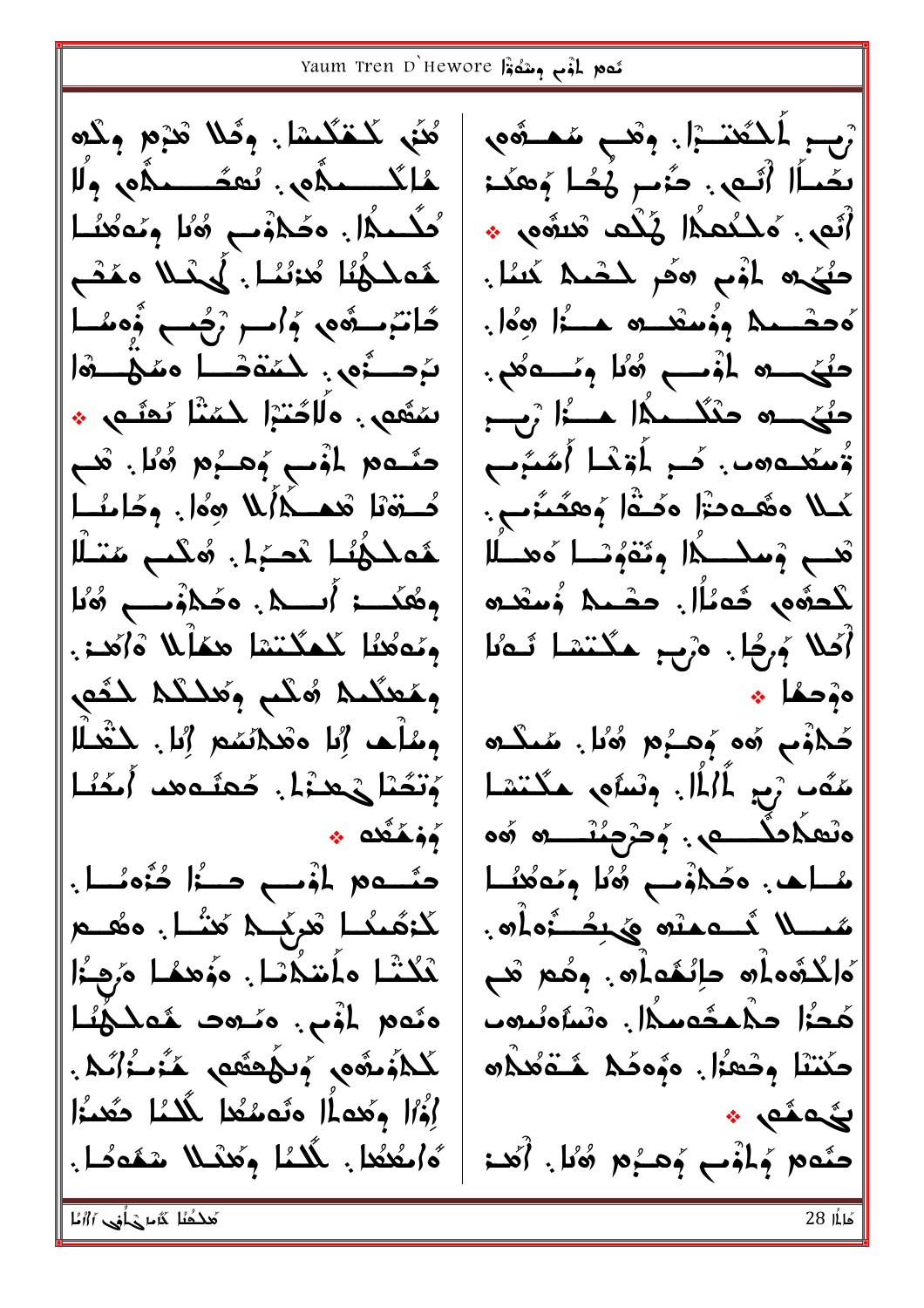نْكُماً. وأَوْمْا وَفَـةَا أَسُبَّب. كَمِلًا هُـم وِهُ أَكْتُهُ صَنُكُمْ وَهِ . هْ أَهْدَ لَمْدُهُمْ عَلَيْهَا يُعِدُّعْي. هُ مِثْلًا وَٱللَّهُ إِلَّا ۚ هُٰذُ مَّا ۖ \* كُلُّهُ وَهَا وَهَا وَكُلُّوا وَالْمُؤْمَنِينَ ثَــلا هُــهُـال وهُــمثَرْنا . ووَحُــز مكَسُمًا قَبِي مَــُرِم مَنْمَــَدُهِ. لمنْسِلا ثب منْسَا أمكُسِتُوم. ەھكىم وككاز ھىككىك لمىكلىسىلا هُم حِيْثًا \* رُوهُدُه هُدُنُسًا. وَأَوْحَكُب مُـتَأْهَب هُولًا كَعْنًا. أَحْدَ هُوسُكْفُوهِ وِكَبِلًا لى عَذَا. كَـــو سَـــدُه سَـــدِهِ  $\mathcal{L}$   $\sim$   $\mathcal{L}$ حَسَنًا هُكُم مُحْتَلًا . مْعَ حَنُـٰأَ اْلمســَاب للـكلــُكتــَـبِّـهِ٥٥-. اُمـــر وَمَسَنَوْ وَهُمَا أَنْسَفٍ وَهُومَسَدٍ وَهُو َّحِہُٗا وۡاٰہٰطُکَ وِھُم حَقّہِصَا؞ ھُڪَمْ ڪُلُمْ عَنُعَـٰدُهِ ۽ مَگَــَــ لمُعصِّم الْمَسْمالِ. حَيْحَمُل وضَعْدُا مُنْصَمَالِ کُبِ مِنْنَـْدَهِ لَلْا أَهْلُمُسْلُكَ. هُدْوُنَغْ \* @ مِرْجُزًا عَسْنُا مِهُمْعَ**دَنْ** @

ەُ اُمْعَتُعَا ۚ وَ مَحْرَبَس نَـّهِ مَعْ أَنْ ﴾ حنَّهم الْهُم فَعِ أَلَمَا لَحْسُمًا. لَا سُمُعِمُا مِمْمِ حُجَمَٰ: مِكْلَازُب وَبَعْلَهُ ضَيُّهُكُمُ ﴾ [وُهِ وَمَعُهُ أَمْ وَبِكُمِيمٍ ﴾ وَجَعَلَى وَلَهُ مِنْ أَوْمَلِ وَالْأَوْسِي أَصَلًا هِمَا لِمُنْسَمِ لَمُتَكْتَسَوْهِ . ەكدىگىسە مۇسى ئىسكىلى بىر حَاحَنَوُهِ وَأَهْدَ لِمَدُهِمٍ. هَصْلُـه أَوْمِمُا هَيُمِهَا \* @ حُثُه)| وهُذب أُهْزَمِ @ هُذَبِ ٱلْمُستَعْلَمِ حَدًا وَحَمَنُتَكُمْ مَنْهَدَاتِ مقشا وضمنعاله فنضم تنفا كم وللشترح لَكْمُتُمْلًا لَشْدً اهْمًا ضَلْنُتُهُ . وَهُ مَكْبُرُه مَ أَسْلَمَ مِنْ الْمَعْرِ مِنْ الْمَحْمَدِينَ مِنْ الْمَحْمَدِينَ مِنْ الْمَحْمَدِينَ مِنْ وَآَوُتُهَا . وَقَعِ نَصِيءُ لَاهِ مَقَوْمَ رُوُهُهِ . وَضَـٰمٍ هُـُـمْ صَلَاهِـقَــمِسْلَا ذَهَــٰهَا . ثَفَّ مُصَدًّا وَضُّه لَيْـَـتِهِ هِوْمَ }. كَفْسِهِ أُهُسِهِ هِوْمَ أَنْسِي. لِكَمْبَهُمْمَا لَّهَ أَنَّهَى \* قب صُـٰ\ة وِهُــــــمْ هُذُهَهَـبٍ. قب هَدُ أَصْمِيلًا وَٰدًا بِكَمْكُنْسَا المَفَّف هِمَّا. كَمْ عَنْتَمْمِ حَيْتُ

محلفة المستورين المستحمل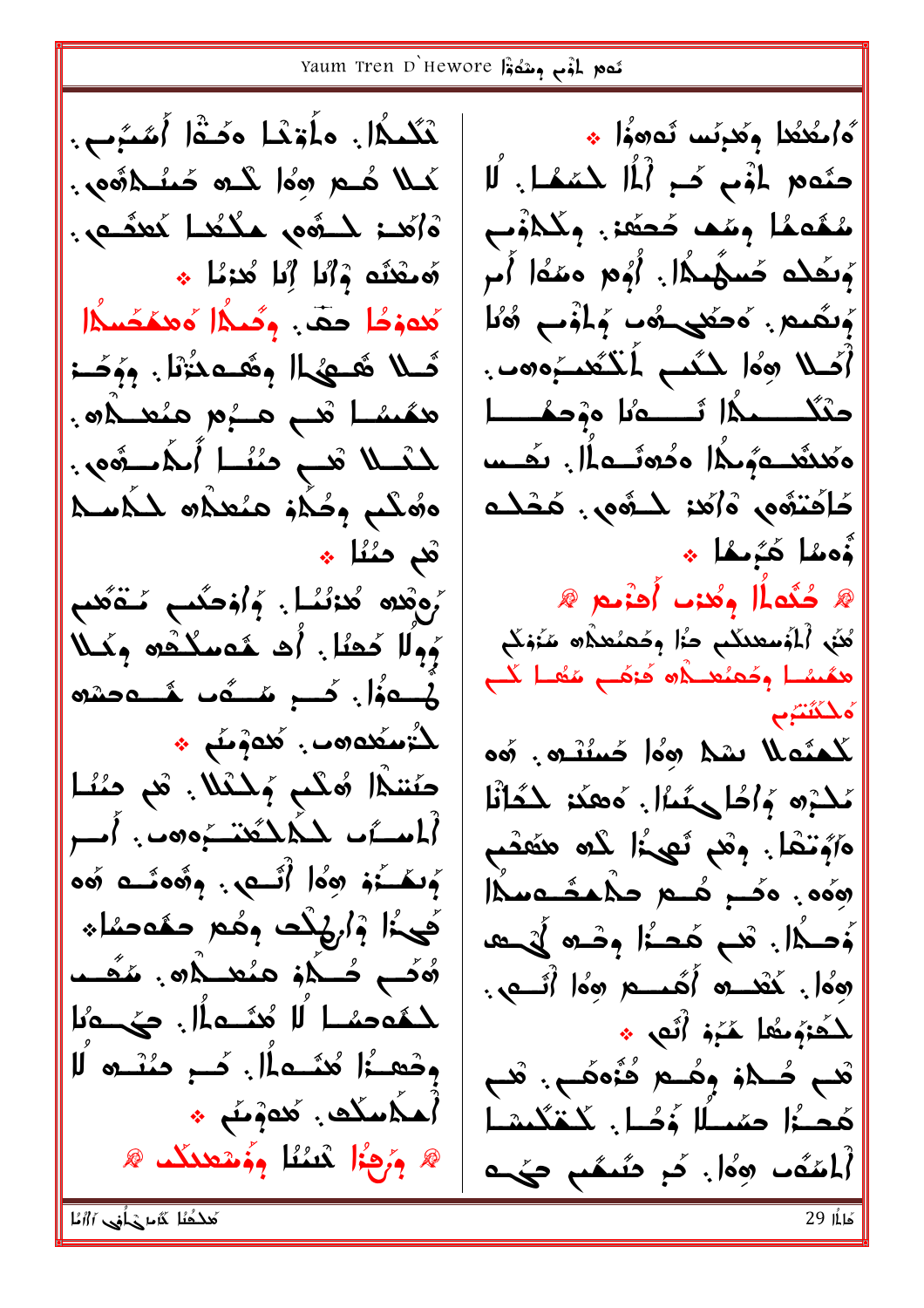#### Yaum Tren D'Hewore lieu ?

أآؤستنكم \* وْأَكْلَا هَوْأَهْلُمُا مُوَكّْفَةٍ. هَوْأَمَكَم لَٰٓٓٓہِمۡوَا اَ یُمِی شَمَعَیۡتَہٖ ۖ ۚ وَہُمَنَّاْ ۖ ۖ هُهِ هَمْ ذُوُّمُ }. أُمِي وَٱلْمُكَـْمَا ىغَىُا خَز أَهُم ِ ۞  $\frac{1}{2}$   $\frac{1}{2}$   $\frac{1}{2}$   $\frac{1}{2}$  $\mathbf{b}'$ حَقٌّ وَهُ وَهُوهُ وَ هُه مُحكَّسُعًا مِحَـٰٓءَى هِهُا أَنْـَهُمْ. هْ كَمِكْمَ دَمَهُ مِنْ هُمْ مَسْدَرْهُ مِنْ بِهِ مِنْ يَوْمِينَ مِنْ مِنْ مِنْ مِنْ مِنْ مِنْ مِنْ لْمُلُرِ مُرْمَلاً وُسْعَدَكُم \* هُه وِمَٰ أَسُبُنِي أَوْلَمَا كَلا هِمَا. لِمُتَكَــِـدُا رَبِــِ لَمِكْتَنَــَرِهِ وَمِــ . وْأَهْدَ لَمْدُهِمْ مِكْتُعَا يُعْقُمْ لْمُلُعِ مُبْعَدٌ مُتَعِنَكُم \* إِسْنُمْا . حقّ سْلا مُلَامُا هـڏد هِهُ| هُـنُو رُبِّ ]]]]. أُمـر ونَعْفَ قَبْلُهُ كَبَاؤُلَ. وُاهِلُل أَصْلَا وِلۡمُٱ ۚ أَوۡوَا ۚ وَوَٰلَٰٓ وَا ۖ وَوَٰلَٰٓ وَا وَلَا وَلَا وَلَا وَلَا وَلَا وَلَا وَلَا وَلَا وَ مُەھُلْ فَتَحَمُّلُ مَتَحَمَّلُ قَبْضَ مُسْتَمَرُ الْمُلْد سِمْهِ سَقْفَهِ . لَمْكُمْدَ لْمُوصَّـــمِمْ أَوْمِ لِمُكَـــوَمُمْلَا \* حَرْجُوْا بَمَازْمٍ وِنَوْمٍ مَثْمًا. مَثْمَت

حقٍّ. هلُّم لُّصٍّ مَحْسَمٌ يُعَدِّمُ كَ مُم مُنْ شَي مُحِبًّا. حسَّىلًا مفَّوصُا حَمَّصُوا الْمُلَامَّا. هَدَ: لِــدُلِــُعْتَبِهِ مِنْ مِنْكُــدُا). وَتَــوُنَا هوْحَمَّا أَكَلا لَلْقَوَّذُوْهُمْ \* آَصُلًا هِمَا قَبْ هَــرُمْ هَنُعَــدُهُ . لِلْمُعَهُّوْ هَيْ وَهُ هَ مَحْصَد هَنَّمٍ. ەكْكُە ھىُتىگە آكىلا. أمر بُرىمَةُو لْتُوسَعُدُومَا أَلْمُ مُعْدَلَكُمْ \* أُمِي كَكُنُّوبِكُمُ وَوَقِيمًا. وَهُنَّسَفَ یُحکُدهَ لَامکُب ِ وحُمعَکب صُـهَ. بِرَضْنِيَ كَــْفَةَ إِلَا سَـْمَةٍ وَاهْـَـٰكُمْ لَا يَسْتَمِينَ مِنْ مِنْ مِنْ مِنْ مِنْ مِنْ مِنْ تَعَمَّـــا لَمُــــٰٓ; وَقُكَــــت كَـــــرَّهُ أَلْمُسْعَدَكُمِ \* حَكَّنُكُمْ وَحَمَّا وَأَصَلاً. عَدَوُس وهُنَـــم وَذانســـم حـحَـــموْنُـفَـه. اُهْدُاهِ دَالْمُدْهُواْهِ . وَحَرِّهُهَا وْحِمْـا مْكَحَلْىــمْ فْعَقْبُنْـــعْ ْ |أَلْأُوْسَعْنَكُمْمِ \* لمُوت سَبِأَأَنَّكُمْ شَبِكُمْ هَلَكُمْ وَلَهُ وُاحِبٍ. كَمِ هَٰذَكُمْ أَرْهِ هُـٰٓءَ الْهُوۡطُ . 

تَعْلَمُنَا يَهْدُ الْمُسْتَمَاءَ الْمُسْتَمَاءَ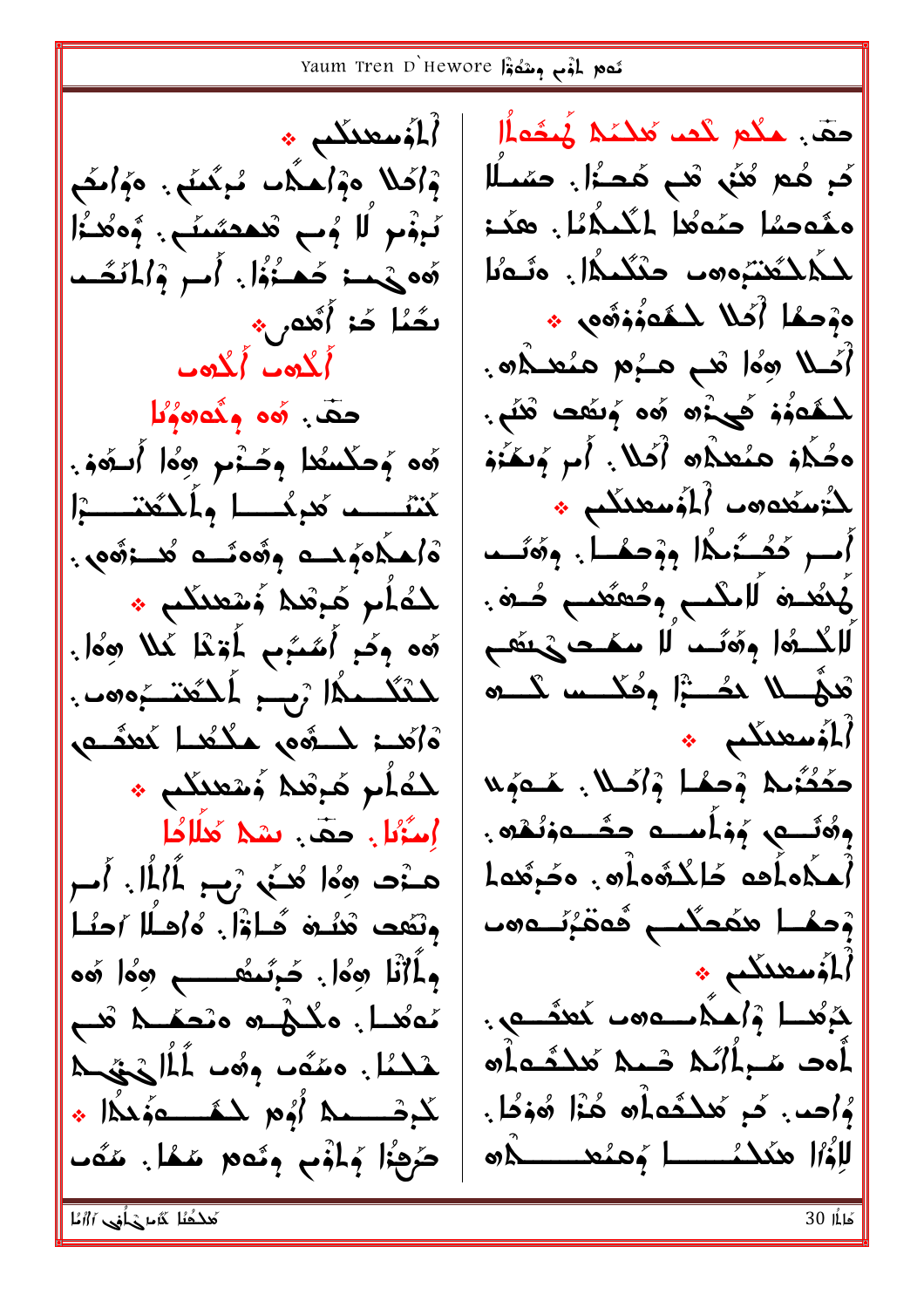أُهْ: لَمَلْـهُ| نَـٰادَعَـٰفَ وَوَه هَنْـَا لْمُتَعَفِّلَ. وَلَمَا لَهُمَا مَ وَهُمُعَمْدًا رەڭم ئې ئېقىقال. *{*آزَمىعدلَمى \* بَعْهِ قَوْمَہُ'ا ۚ كَلا ۚ مُقَوَّلًا ۚ وَوَحَٰكَ أَنَّفٍ . وَأَمِرٍ لَكَتَّحَمْنَا سَامَدَ قَفٍ أَلَاءُا مَسْلَحَه أَوْلًا. أَلَمُسْعَنكُمْ \* أَٱملا أَنَّع هُلا قَـععَبُٰا وَاٰمَـٰٓءَم أَنَّصٍ . أمرٍ هُو هُلَا مِأْمِنًا مَا دُخُو لَلْإِهِ مُحَنَّا . أَلْمُ سعدكُم \* لَكُمْ كَلَّا مُرِلَّا أَمْلُواْ مِنْعَصْلاً وُهِ يُسْ َّڡٞڡڡڔؙٛڶٳ؋ڵػڎٞڡڵٳ؞۞ڵۿؘڡڡڬۻ؞ لمُعصِمُا لِحُوُّمُا مُفَصَّلًا فَمَعُمُلًا حَنَّهِ هُـــا ﴾المأوْـــــم . • هُـَوْهُــدُنُـــا حفعفا معَصوُا رُضِه كَعْكُمْ . أَلْمُسْعَنَكُم \* ألمده المسحد حقّ الْكُوُا وطَلَوْنَا وِتُووُا لمُعْصَمُهُ أَكْثُرُهُ وَكَمِلًا قَصِلًا . لشخص لستنثم مسئه لملحمي لِكُنُواْوِداً وَهُوَا إِنَّ لَامَنَّ لَمْتَ لَا أَسْتَرَاءَ مِنْ الْمَرْ لْمُعْدُدِهُ أَرْهَ لَمُعْنَسُهُ أَلْ وَلَكُسُوهِ لْمَكْسَسِمْ لَمْتَسْرَةِ وَمَا وَقُطِيْرَةُ مِنْسَمٍ

رەھُم گُمْسَى جُمْسَى وَحَكَمِي مَدَّەت وَالْمُوسِمِ وِهُمَا. أَهْدَ لَمَيْ وَا ومَكْكَتْبُوهِ . أَمِكْ لَحْقِ وْهَزْمِ لحْقَاقُوكِكَمَا وَمُوصِفٍ كَتَبِهِ ثَبِوتُهُمْ مُعطَمُه، مَسَّع أَكْلاً لِمُنْتَمِثُوهِ \* حنَّــهم لمزَّىــ وَهــرُم هُا أَلَى أَهَد لْمَعْنَـــمِ لَاحْمُسُــاً وَُحُـــد آَٰاٰۤا ولمكهم تعكم ومقنس وخالمه ەقلامەت لمئەب. ەكلاۋىم ھُلا كَفْبِ لَمِسْتُوهِ وَمَنْفَسِيقَ مِنْهَا ەكەئەلم مسلا ئەمكىلا ۋَيَا \* قب صُـكَة ومُــــــم هُنَّومَــــم. قب هَدءُ احمَىلًا وَٰدًا. كَمَكْتَسْهَ قىّى كْتْتْلَه. ھكْ: أَنَّـَى حَيْـَـَ قَاوْنُىدْ ۋەب كَمْنُدا أَبْلَمْكَسْت لَمَعْثَمَهِم ومَعْصَلُنَا هِمَا وُاهِمُوا ﴾ تتكلأ تحمكتم حقّ. كَرَلَا تَارَبْكُمْ مَقْضُبْ وَوُا هِوَا يُحْكُمُ مَوْسًا مَوْسَمًا ەمّەكىا بَازْمى . مَنْزَىدە دُەنجى كَمِّلْهُ كُلْحُمْ مِنْ الْمُحْمَّنُوْتِ مِنْ وَ المؤسعدكم \*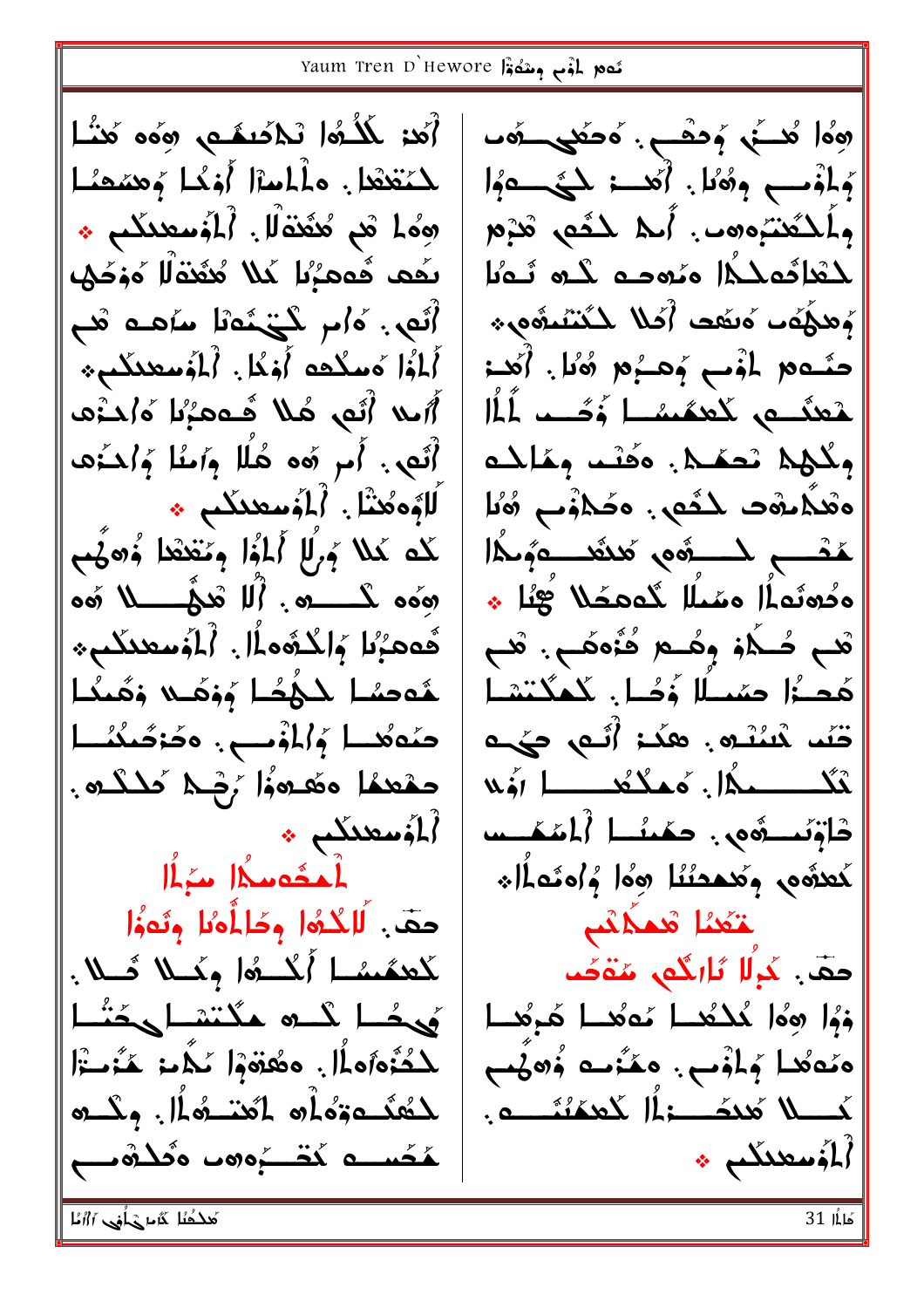& Addin Adjore & ® حقّ ِ وَ وَجِعْداً هَذِكْكُمْ ) هُــم هُــهوءُ| هُــم هُـــداً هــتـداً]. هُ‰ا وُمكْسِماً ووُقْفَسا. كُسْمِ حُــودُا هِه وَالْمُــِدُّهواَا وصَّـودُا وَحَدْهِ لِمَا أَهْنَهُمْ وَهُوَهُ \* مَلا هُنِّي رَبِّ أَلْمُعْتَبِّهِ وَمِن وَلَا هـكَاسا لَمْكُلّْمِ مِنْكُـمِكَالِ مِمْـُوَب لَمُعَ لَمُوقَعَمَالَ. وِنَعَـٰكُافَوُّوں كَـٰلاً  $\leftrightarrow$   $\overline{000}$   $\leftrightarrow$   $\overline{000}$ حَوْمًا مَوْمًا كَمَلًا مُحَمٍّ لِلْتَكْتِيَةِ ا رْمِمْ ﴾ لَكُفْتُوهوم ، وَاهْتُرْمِهِ ﴾ أَنَّبَعِ كملائع من مُحفَّذْهُ لَكُمُ مِنْ مِنْ  $\leftrightarrow$  000  $\cdot$   $\mathbf{r}$   $\mathbf{r}$ كَعِنْ الْمَعْدُونَ وَهُمَعُمَا . تُعَلَّلُ وَهِنْسَمٍ يُدْهُشُمْ. وْأَهْدَ لَمْدُومٍ ملكعا لمعصَّص . والمكتوح  $\rightarrow$   $\overline{\bullet}$   $\overline{\bullet}$   $\overline{\bullet}$   $\overline{\bullet}$   $\overline{\bullet}$   $\overline{\bullet}$   $\overline{\bullet}$   $\overline{\bullet}$   $\overline{\bullet}$   $\overline{\bullet}$   $\overline{\bullet}$   $\overline{\bullet}$   $\overline{\bullet}$   $\overline{\bullet}$   $\overline{\bullet}$   $\overline{\bullet}$   $\overline{\bullet}$   $\overline{\bullet}$   $\overline{\bullet}$   $\overline{\bullet}$   $\overline{\bullet}$   $\overline{\bullet}$   $\overline{\bullet}$   $\overline{\bullet}$  لمُعصِبُ لِمَدْهُم وَٱلْمَلَا حِسَّـدَهُ هَ فَسْمَهُ عَلَيْهِمْ مُؤْمِنًا مَفَّزَمَ أئسى لمكتئسا ماس وتسوؤهم à door ol réal joi à كُنَّى مِمْـزَمْ لَكَمُنْتَسَا حَسَالُم

ضَرَّمُ هَ . مَكْلَبَ يَرْهَدُو وَمَعْوَمِ لمكف مُبْلَا لمُلْفُس \* لمعمَسْل ألمُسْهُ إمكان قَسْلًا . ومَبْرَب حتَمسُفُلُو حَصَّمًا لَحْقَنَب إِذْأَهِ . ٥١ضَعَدَ لَمَدْهُما وَرُبَّكَ هَا . ە/ۈگىد /ەڭا كى تۇھىۋەم. بەلگە لْمَصَّىبِ لَمَصَـٰءِ٥٥ هُكُلُّهُ سَــمِ هُتَمُلُمُ». مَكْلِبَ يَوْهَدُو مَنْهُمْ لْمَقْدَهُ هُبُعُمُ لَمُلَّعْمٍ \* لْمَعْمَسْا أَكْثُوا مِكْلًا قَـلًا . وَحِكْفُكُ مَغْنُدًا مَفْدِهُ أَفْدَا لْتُرْسَعُلِـــــــەەب. ەسْــــــــهُ بِ أَنْــــــــــهِ مُستَمْلُدُه ونُعَسَدُوَّهُ كَسَلًا ثَمِنْتُوهِ . مَتَّوَهُم لَكُمْ . هُكْفَهُمْ \* نەلمُهْ اتْمَنْدُه اشْخْر لمُعمَّسُا أَكْثُر أَو مَا قَالَ. وَمُوتَ هُوَلَكُهُمْ لَكُمُكْتَسُوونَ وتَعْجَمُهِ سِيَّأْتُوا ِ. هُشْمُهِ گَــِلا مْــودْكُمَا. وصَّــلا وتَعْدَلَمْكَعْــو  $\angle$ 00,  $\sqrt{2}$   $\angle$   $\angle$   $\angle$   $\angle$   $\angle$   $\angle$   $\angle$ ەگلەھىسى ئىستۇنگەھ . ەككامىسىز بَرْهِيزُمْ وَيُبْهِمْ لَمُحْمَدُهُ هَرُمُهُمْ لمُلْكُف ﴾

محلاً مُعلِّفًا مَعَلَّمَ الْأَمَّا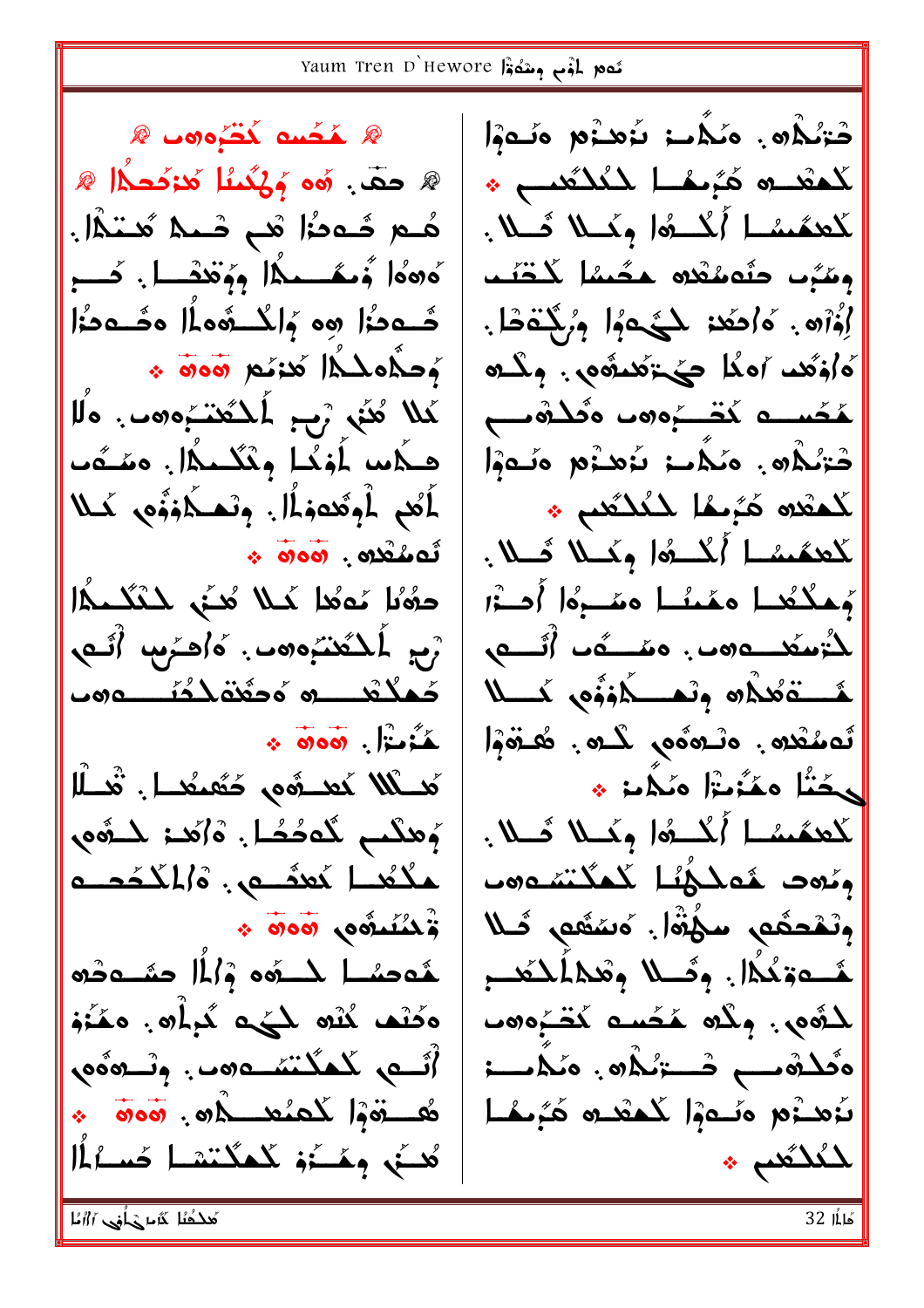ەشېكا گېلا وُهُوَ كَكَبْرِيهِ هُم دَهُ مُعْنَـداً الْمُوسَرَا عَددسَا وِلا  $\leftrightarrow$   $\leftrightarrow$   $\sim$ لمسؤما حَــزا هُــلًا همَّـســدًا.  $\rightarrow$  000  $\rightarrow$  0 مِمْحَنُمْ ذُهِمُا يَكُمْ ذَهَبَالَ هُ بِ & porio, Lévâri & لمَمْم كُم هُءَدَهُمُا مِعَصْلُـهُ). ه حقّ دهُ - ذه كَذا هُلَّا \* وَنَفْهَا وَكُنُّا الْمُحَيِّ لَلْعُدُوْمُا مُحَا عَثَمَـٰٓ; الْمُحَـٰمَّا . وِهُــع فُــة هَٰذٍ مَنْ مَنْ انْحَمْ مِنْ مَنْ الْمَثَارَ  $\bullet$  ole  $\bullet$ مُعصمًا لَمُده لمَدُه وَحَسَّدَهُ . وقع مُكْمِ وَأَمَّمِم أَنَّـى وَالْحَـزَه ـقـُـه صفـًا لِـمَـفـهِ مَا مَـمـ أَنَّـهـ ﴾ مَدُّبٍ نُهِمُهِ لَكُلُّهُ لِمُعَتَّلًا. مَفَـٰٓؤُ أَنَّـمِ كَمِلًا هِنُعَـٰدُهِ وِمْعٍ ضَـُمْ لمُسوُّم ضَـٰٓءَ اللَّهُ لَهُ مُعْسَىٰدًا . وْأَهْـذَا لَكُمْوْبٍ قُبِ هَفَعَــّٰزْنَا . مُتَمَالِ لِّـهِ خَوصُا وَلَاصُوهِ وهُكُم آوْهِ وَوَٰا وِنْسُفْ مَكْسُلًا َهَكْوَمُا مِقْوِمِمَا \* ® هُلَا دَرْهِةُ | لْمَلْسُوٰا). ثَەب لْمَائْعَسْنَا لَمْسَعْ وِيَلُو يُمله يُذَاه مَللَثَمالِ \* حقٍّ. أمرٍ قُمْرُها وِهَٰٓوْتِ أَرْوَٰوُو لمُسْمُو وَاللَّهُ مُسْلَمًا الْمُحَمَّسُورًا. أم وسَفَيط هنُعِيَامِ لِمُتَسَعِيمِ مَاحْصَــزا مُقُـــاهُ . وهَمْـــا ومَسْبِهُمْ وَاصْرِبِهِ لِلْمُسْمَدِيمِ همكع المعنوب هناك هَكَتُمُصَـا. هُم هُــُو اسْــُـي ەلھرمے كىلگ ئەتلىئىلگ. فَيْ تَوَمُّوهُمْ فِي مَعْشَمَ مَعْشَمَلْ َممحْعَل وَصَال کُمْ هُمْ مُقُمِّهِ \* كەسەۋە تەققىس بۇيگىز بۇلسىلا أَيكُم لَمَلْأَهُ \* أسر ومُنفق سُبلًا مِفْقِلَهُمُلَّا مُعَا ـِمَـُعِـٰٓ وَوَٰهَا هُـِـلًا ﴾ وَهــٰٓءًا مُحَـٰٓى حَعْدُهُ حَكَالٍ وَوُّوسُهُ لَمَحْتَشَهُ ا حَيْبِ مُكْسِمًا وَتَرَفَّسُوبَ حيّه مْكْلِمُلْ. كَمِ أُهْدَ لَحْدُهِ مِ لمكتشا مكعُرا مُعشَدى. لمُصْطَاب هُحكَب مُعْسَلًا وَحُسَر محلاً مُعلِّفًا مَعَلَّمَ الْأَمَّا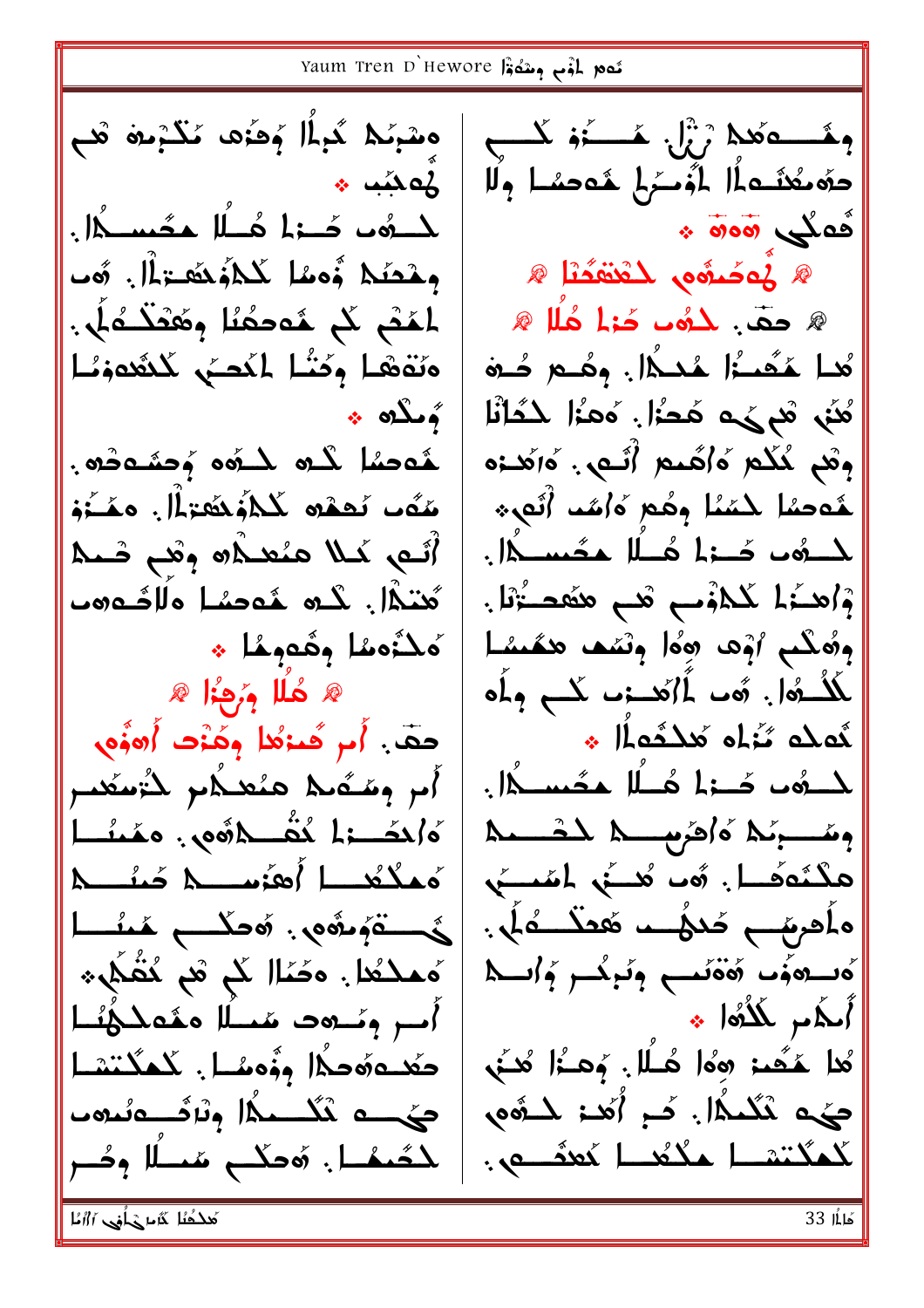#### Yaum Tren D Hewore ligate pai

وَقَلَاهُم هُقُمَّتُواْ فَقَلَه هُقُمَّوَا هُم هُه وُههُدا ووُهسُداً وَاسْتَداه ثَةَهْا سَلَّكَ دُهَهُمُا مُحَفَّزُهِ مُعَاجَ أَمْمِ مِكْتُمَا ۖ أَوْسٍ أَاوِقَتَ وَمِمَا كَعِيْدُ يُذْكَرْ. وَحُكِمْهِ أَتَبُوهِ لَمَوْلُم أَسَرِ لَلْمَحُلا قَتَنُسِ. لِأَمْسِ مَحْقَمْا وَمَثْا هُومُا لَلْمَحِنْوَهِ وُأَوُم . نِشْمُهُ كَهْنُنُا مَسْأَلَلًا ەُمُكُسا لَمْسَوْهِ مُحْتَكَلُامْ . لَمْهُ سَمِ مُعْتَمَنُكُسْمَا مُحَاجَمَةٍ مِنْهُمْ مَعْدَدَهُ أُهْلُولُ مُوْتَ لَاهِ . هَيْ أَمْ وَسُلْمَ • الْمُوْمِعْنُ أَنْعِيْ وَوْهَةُ هَ  $\mathscr{R}$   $\sim$   $\sim$   $\sim$   $\sim$   $\sim$   $\sim$  $\mathscr{R}$   $\overline{\text{cos}}$ ,  $\overline{\text{sin}}$ ,  $\overline{\text{cos}}$ حعْرَبُها أَوْأَب مَنْكُمْ أَأَسَرُبَه أَدْ: سَحِقُوهِ بِحُبُلٍ. لَاجْدُوهِ أَلِي وَالْمُحَالَ مَحْتَوَاً هَقْدِهِ بَحُمْلٍ. وصَعْكُفْ وَمُسْوَدِيْ حَنَّارُتْ الْمَسْلَا لْمُعْزَمُهِ. أَلْمَنْتَرِتْ وَقَالَ مَفْتَدِمَا سَـــُزُا وَوَٰى. وَقَـــا مَنْـــوا وَهِ مَعْدُ الْمَسْمِ حَمْلًا هِلَكُمْ وَالْمُسْتَمَرِ هَفَلَيُهَا لَاه لَمُوت لَكُلُمْهِم. فَع هْمْ حُكُمْ سُرُمُواْلِ. هُنْا مَثْا.

تَرَصُوهم لِمُعَلِّمًا وَمَحْتَو لَمَعْهُم إِسَّرُّنَا :حقَّ :هُوَهُ وَوَمِنَ ﴾ أَكْسَفُونَسُوبَ لَمَوْلَمِ الْمَسْلَا الْمَسْلَا أُهُمُسْكُمْ هُهْكُمْ بَعْثًا. سُرًّا هُم كُمْ أَلَمُو . لَـْسْمَمْ مابےکِنَّـا لَـْمَرَىٰ َهُ اسْتَذَا کُبِ کَمَلا کُنْرُهُ یُمْ ِ. وتركَّبِ صُهُبُهِ أَوْوَيْتُو وَ. وَلَا رُجِئًا وَهُا مِالْمُوَٰهِبِ صَٰبِ وَهُ  $\therefore$   $\circ$   $\mathsf{A}\sim$ لَمَوْلُمِ ٱقْتُمِ أَفْـعٍ. قبي هُمشاًا لَّكُوْنَ لَكُعَلَ. وِيُعَلَّوهُ عَاصَلًا وأوكُلُ كَانُا مِلْمُدْهِدَاًا. لَمُوَلَّم أَصَّفَ لَفْتَ. عَلَمْتُو صَلَّحَدًا انْرِمُه الْمُعَلَّمَ . بِهِ مِنْ الْمَرْسَمَ هُبْمٍ. حَعْدَهُحِمَّا وَوُّومُهُ \* ® حُدٌه) | مُن; مُنشَّد*ه* حُرَّا وِحَٰهَنُعِدَاه فَرْهُهَ لِلْكَرِأَهِ ثَمْ يُحْتَمَاًا. هُد خُهْ غَنْدَا وَنَهُ: نَكْرُه خَمْنُعَلَّاسٍ هُدَب و كَعِ رِجُا يُضُا هَدَهُمْشَـٰءَاه مِلْا هَٰكُلاَهِمَا . حَزَٰا هِءُا هَٰاٰءُ مُ الْهُمْ مقالات الأسكمعُ أُهْسِمَهِ مِنْ الْهَيْمَةِ مِنْ الْهَيْمَةِ مِنْ الْهَيْمَةِ مِنْ الْمَسْتَدَمَّ ا حفلاهُا هَسُا مِسْءَسَا گُدهُا نُعفُط بُنِياً. وَوُأَتَّكَتُمْ أَلَّهُ الْمَالَةُ